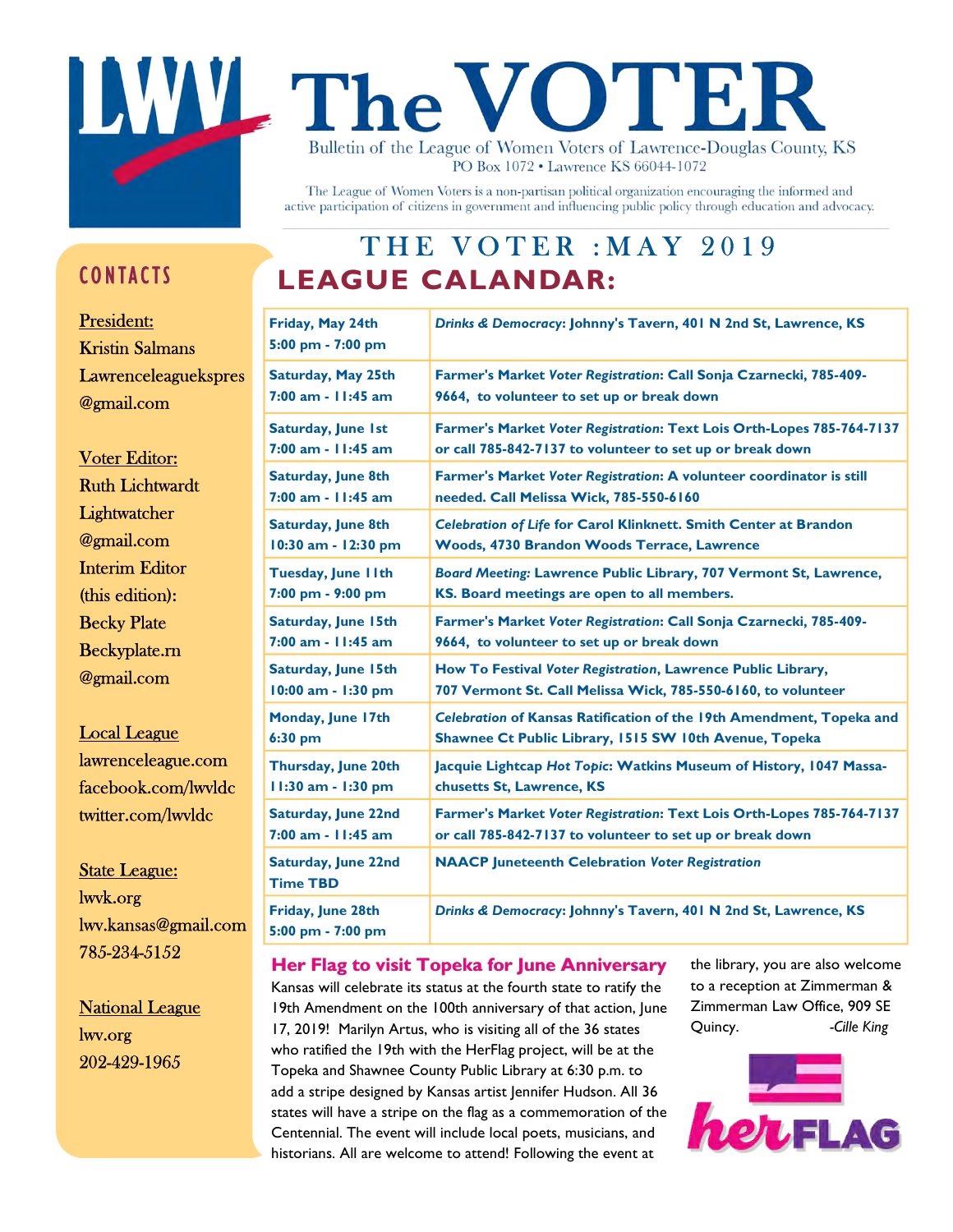#### PAGE<sub>2</sub>



### 2019 Committees

1. Voter Services/ Education Co-Chairs 2. Fundraising 3. Membership (Marjorie Cole) 4. Voter Editor (Ruth Lichtwart is taking time off until Sept) 5. Webmaster (Kim Gibson) 6. Social Media (Cille King) 7. Publicity 8. Centennial Celebrations 9. Scholarship 10. Helen Fluker Award 11. History (Debra Duncan) 12. Hot Topics (Marlene Merrell) 13. Observer Corps 14. Transportation 15 Nominations (Jan Roth & Marilyn Hall)



## President's Report

### Hello to all-

Here we are in a new season of endings and beginnings! End of a school year, graduations, spring, and all the hope that results from anticipation of the adventures ahead! As I begin my second year as President, I am again filled with respect and awe for this organization of strong, capable women (and men!) The things our volunteer League accomplishes never ceases to amaze me! We have much to look forward to this year! We are working on our Centennial celebration preparations- if you would like to help decorate a Christmas tree for the festival this year, text or email me! We would love to get started with some beautiful suffragist ornaments!

Our kickoff with the State League will be Aug. 24 in Wichita. Did you know that Wichita was the first League in the country? We will be partnering with KU on a number of events including a kickoff Sept 24 at the Dole Center. Be on the lookout in the coming weeks for more details, but mark your calendar!

We need your help to make our League effective and efficient. On the left are listed the Committees for the upcoming year. If something sparks your interest, please let us know! Email or text me! We want you to be involved! The names listed with them are the members who are currently taking a lead on these committees, but they need you!

Happy Spring everyone! Let's make it great!

### -Kristin Salmans

President, League of Women Voters Lawrence/Douglas County kristinbrightstar@gmail.com, lawrenceksleaguepres@gmail.com

## League Scholarship 2019

League Women Voters Lawrence Douglas County is pleased to present its annual scholarship of \$1000 to Alexis Moulton, a Lawrence High School graduate. Alexis is a National Merit Finalist and was active in debate and forensics, LINK crew at LHS, and crosscountry

track. He views the role of government as a method for creating positive change and pursues ways it can become more equitable and efficient. Alexis sees himself as working in a nongovernmental advocacy group. Alexis will teach English overseas this summer and will enroll in

Arizona State University.

Special thanks to the committee who read the applications and evaluated them against the criteria to select our winner: Carladyne Conners, Margaret Arnold, Marlene Merrill.

-Marlene Merrill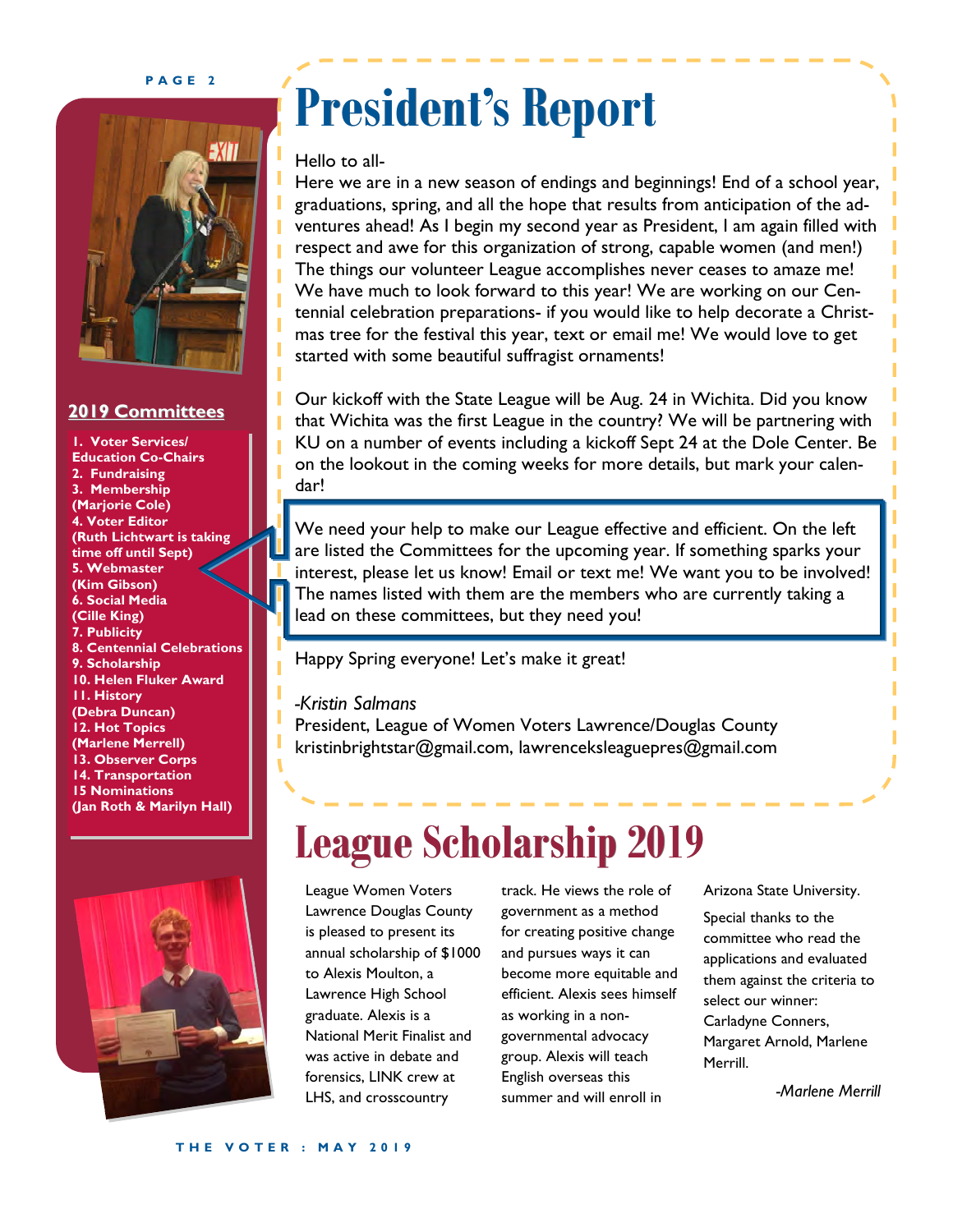#### T H E V O T E R : MAY 2019 PAGE 3



Eight new (or renewing after long absences) members are Margie and George Coggins, Keta Ewing, Joe Flannery (Weavers), Jeanne Klein, Anita Markley, Lorraine McClain and Tierra Teske.

## Welcome New League Members

Please make them feel welcome at upcoming meetings.

We hope you all check our League Calendar on the front page of the Voter for information about where and when we meet. Any League member may attend board meetings, held monthly, if you are interested in becoming more involved.

-Marjorie Cole

# Annual Meeting 2019

**The Annual Meeting of the Lawrence, Douglas County chapter of** 



the League of Women Voters was convened on Saturday, April 13, 2019 in Lecompton, Kansas. The Social Ac-

tion Committee of the Lecompton United Methodist Church played host to 28 League members for the morning meeting, followed by a delicious old-fashioned fried chicken lunch.

In keeping with the League's 2019-2020 celebration of its centennial inception, League members were further treated to an historic play at the Terri-

torial Museum in Lecompton. The theme of historical political events was revisited with a lively reenactment of a civil war era political debate in Lecompton, recalling its heyday as the former legislative territorial

capital and the place "where slavery began to die".

^ New Local Board Members and Officers were installed at the 2019 annual meeting on April 13th.

Audience participation was encouraged by the Lecompton Reenactors, whose raucous debate was peppered by audience laughs and jeers. Included in the historic characterizations were the fiery words of early women suffragists, Clarina Nichols and Sara Robinson.

Those in attendance at the Annual Meeting's events reported being entertained by a look back at political history, as well as being reminded of the continuing importance of our League's voter education, advocacy and activism.

-Tamara Cash

T

T



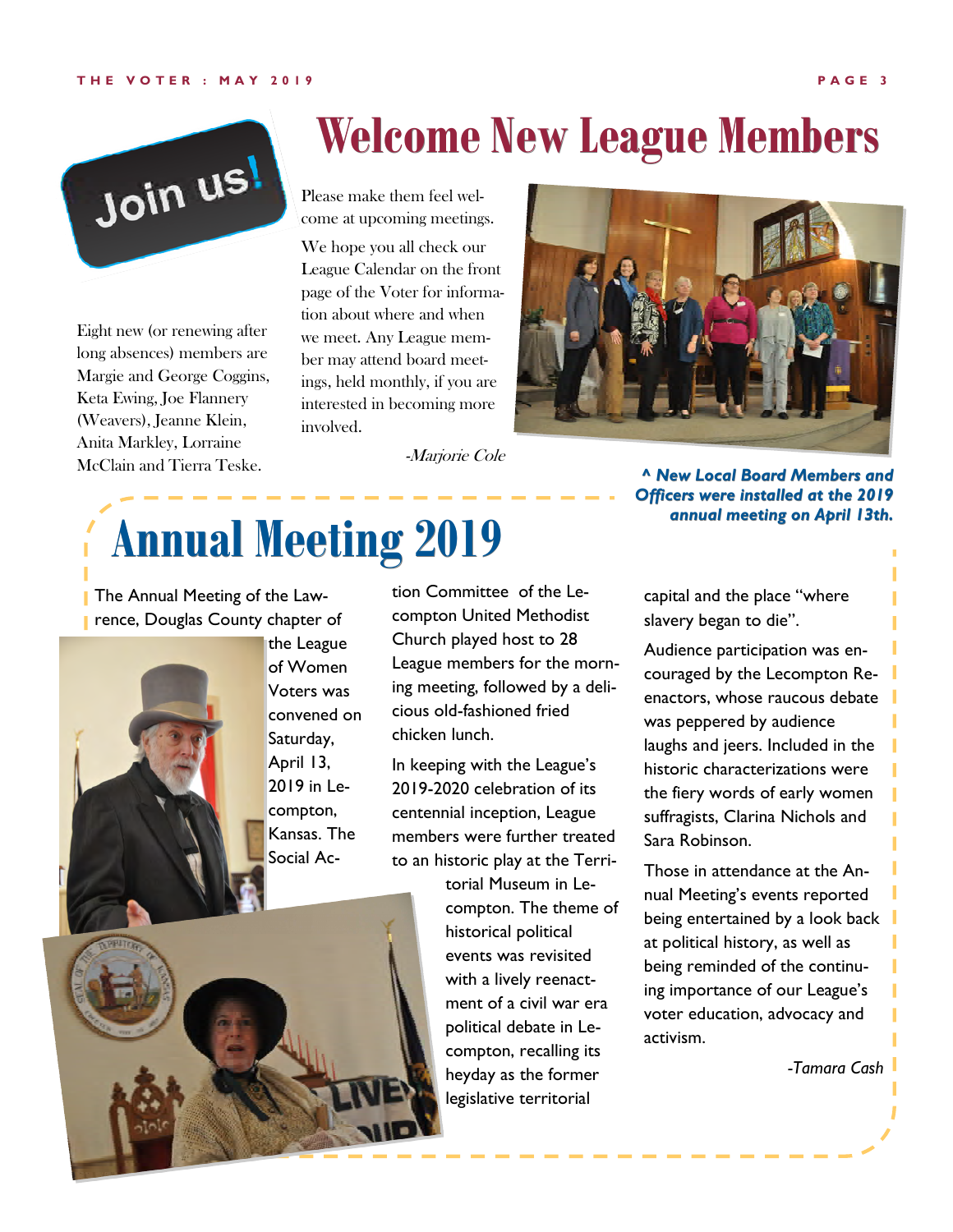PAGE 4

## 73rd Biennial Convention Highlights



### 99 Years and Counting

The League of Women Voters of Kansas and the 19th Amendment

About 60 League members and speakers gathered at the Bluemont Hotel in Manhattan on Saturday, April 27, for the 73rd Biennial Convention. Lawrence League members attending: Tamara Cash, Marjorie Cole, Debra Duncan, Janice Friedman, Sally Kelsey, Cille King, Marlene Merrill, and Denise Pettengill.

### **Highlights:**

- $\boxtimes$  We had some educational and informative speakers. Links will be available online to read a summary of each presentation:
- $\boxtimes$  Melissa Rooker with the Kansas Children's Cabinet & Trust Fund
- $\boxtimes$  Julie Hussey with the LWVUS Board
- $\boxtimes$  Pat Michaelis with the Shawnee County Historical Society
- $\boxtimes$  The Convention also approved bylaws changes about at-large membership renewal and language to adopt in the bylaws when LWVK converts to a 501(c)(3).
- $\boxtimes$  A position statement update on Meeting Basic Human Needs was also approved. All of our position statements are located here: http://lwvk.org/ issues-and-advocacy/position-statements
- $\boxtimes$  A proposed one-year study on Researching Court fees in Kansas Counties was approved, in addition to a one-year study update on Medical Indigence. **Example 20** and 20 and 20 and 20 and 20 and 20 and 20 and 20 and 20 and 20 and 20 and 20 and 20 and 20 and 20 and 20 and 20 and 20 and 20 and 20 and 20 and 20 and 20 and 20 and 20 and 20 and 20 and 20 and 20 and 20

## Celebration of Life for Carol Klinknett



LWV-LDC members are invited to a celebration of Carol's Life on Saturday, June 8 th , 2019 at the Smith Center at Brandon Woods, 4730 Brandon Woods Terrace, in Lawrence, from 10:30 AM to 12:30 PM.

I met Carol when I first joined the League of Women Voters in December of 2013. I worked with her on many voter registration events and in securing donations for the Candidate Meet & amp; Greet Potluck. She also introduced me to the NAACP, as she served as the LWV liaison to the NAACP to focus on joint voter registration considerations. Our most recent interaction was at Brandon Woods when she changed her address so she could vote in the 2018 election while she encouraged other Brandon Woods residents to also update their addresses. Carol was an advocate of human rights and environmental causes. Not only was she an active member of the League of Women Voters and the NAACP, but she walked her talk in every aspect of her life. She was an avid recycler, supported locally-owned businesses and worked tirelessly on her vision of sustainability and a more just society. A full obituary, published February 1, 2019, can be found at the Lawrence Journal World website.  $Mck$ 

address these needs in a wraparound way to help the whole family," Rooker said, "by helping parents connect with services."

"We need to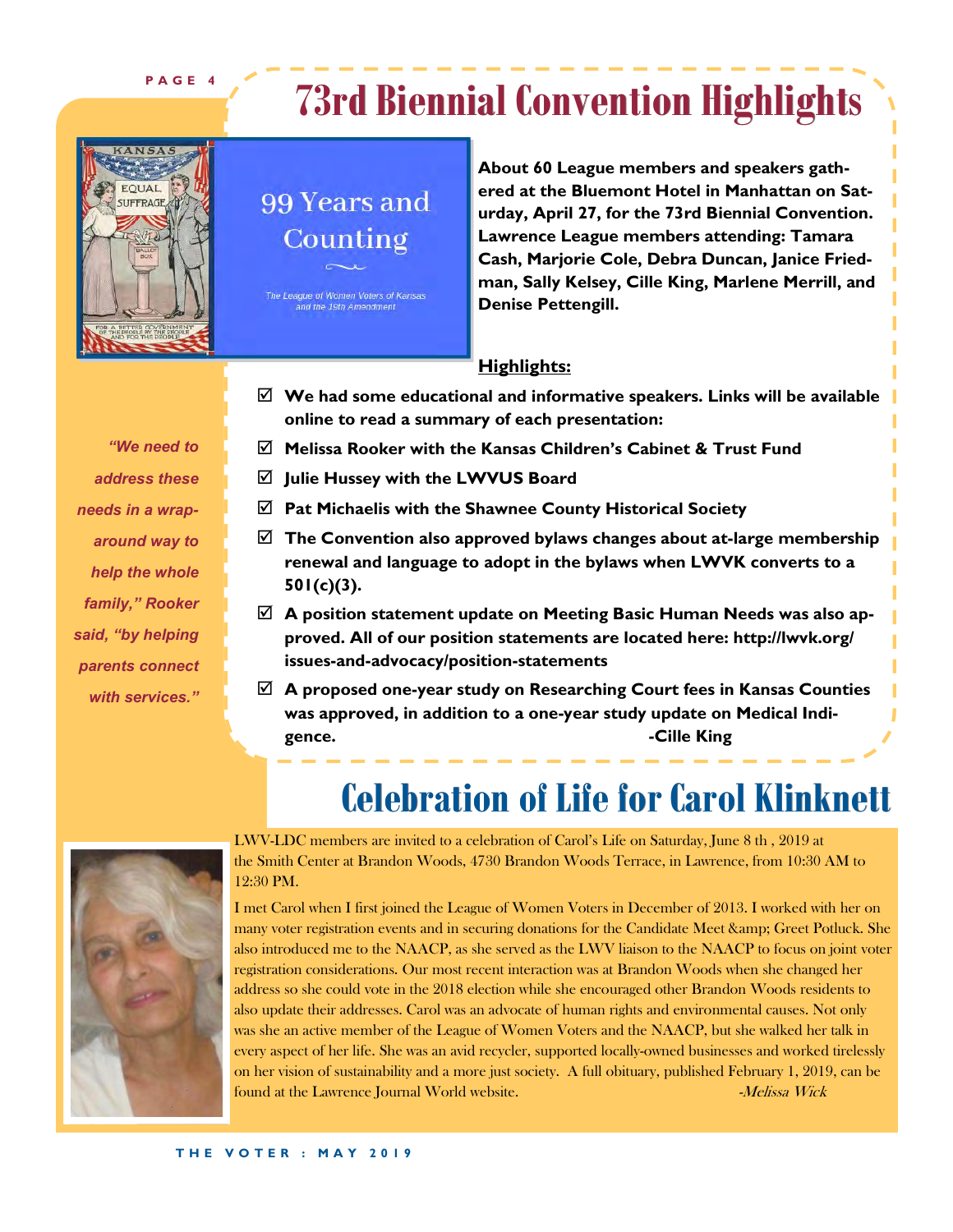THE VOTER : MAY 2019 **PAGE 6** PAGE 5

## May 2019 Hot Topic:

Teri Finneman, professor in KU's School of Jounalism, presented a fascinating program based on her book; "Press Portrayals of Women Politicians 1870's to 2000".

From the lens of her earlier career as a political reporter, and later as a journalism instructor, she started researching the history of how women candidates are covered in the media. She started the program with a startling montage of political reportage of women candidates from television news sources- from Fox News to MSNBC- that elicited strong reactions from the audience members. The video was created by the Women's Media Center. https://

www.womensmediacenter.com/ Sexism sells-But we're not Buying it. https://www.youtube.com/watch?v=Uk0IY5CuGI

Starting with Victoria Woodhull's run for President in 1872 as a candidate for the Equal Rights Party



to Sarah Palin's Republican candidacy for vice presidency in 2000, the portrayal of the women candidates has not appeared to change dramatically in 120 years.

Although early journalism was quite partisan, around 1910 the shift for journalism to a more objective but still very male dominated profession occurred. Standards of decorum in journalism kept FDR's disability and JFK's affairs undiscussed, but the double bind of female candidates not being strong

enough to hold office or being seen as too masculine continued. Cue 2008, the economic down turn and the rise of the internet and alternate media resulted in a radical restructuring of how citizens got their political information. But with this change in the landscape of journalism the disservice to citizens by gendered political coverage still continues. The hope of history progressing to a better equality for all is challenged by the coverage that contains a gender bias towards female candidates. We can do our part to call out gender bias in media when we see it. In a closing comment Dr. Finneman says she challenges young political writers to review what they have written about a female candidate, insert a male candidate's name and to ask themselves if it holds up as credible coverage in tone and content with the male candidate's name inserted?

-Denise Pettengill

ı

ī Ī

П ī T T T T Ī ī

## Voter Services Report for April & Early May events

We have conducted five voter registration drives this spring through May 18th. Now let's do the numbers: we have registered 28 new voters, changed addresses for 28 existing voters, helped with 3 party affiliation changes, received dues from a renewing LWV-LDC member, and enrolled one new LWV-LDC member.

п All this work was accomplished by the following individuals: Lois Orth-Lopes and Sonja Czarnecki: the two coordinators of these events, and the assisting LDC members: Marlaine Stoor, Charley Crabtree, Pam McKean, Robin Gingerich, Arline Slote Davis, Linda Dean, Annette Rouleau and two Bishop Seabury School students, Sophia Chindamo and Morgan Crozco.

Events scheduled through June are on Saturdays at the Lawrence Farmer's Market, the How-To Festival at the Lawrence Public Library, the Juneteenth Festival, and plans are being made for the Busker Event over Memorial Day Weekend.

Stay tuned for the calls to volunteer to table. You will be receiving emails from Melissa Wick, Lois Orth-Lopes or Sonja Czarnecki for help on these events.

This year brings local elections for city commissioners and local school boards throughout Douglas County. Imagine how empowering it must be to an eligible 18-year-old high school student to affect the management of their schools!

-Melissa A. Wick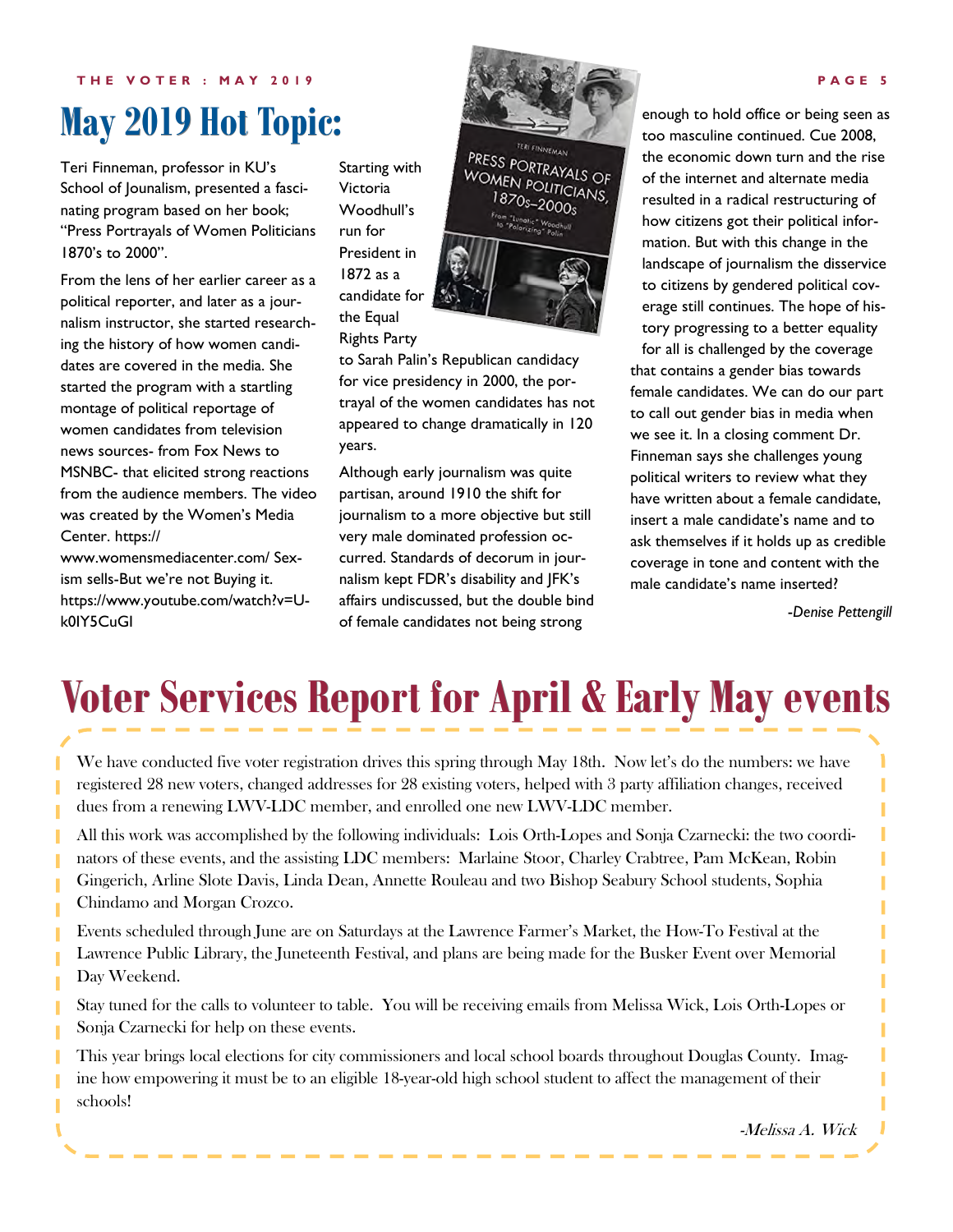PAGE 6

## Highlights of LWV-L/DC Board Meeting – April 9, 2019

Present: Melissa Wick (Treasurer), Sharon Brown (Secretary), Jamie Benvenutti, Tamara Cash, Marjorie Cole, Debra Duncan, Janice Friedman, Cille King. Absent: Margaret Arnold, Kim Gibson, Marlene Merrill, Thea Perry, Kristin Salmans. Guests: Lily Colacino, Kathleen Harned, Trevor Huth, Tracy Matthews, Denise Pettengill, Becky Plate.

In the absence of the president and vice president, Melissa presided and called the meeting to order at 7:15 p.m. All attendees introduced themselves to the group.

Sharon gave an update of the proposed slate from the Nominating Committee that will be presented at the Annual Meeting in May.

TREASURER: Melissa reported income of \$1,085.35 in March (dues \$415.35, Fluker luncheon \$670) and expenses of \$487.19 (PO box rent/website \$400, supplies 34.85, VOTER \$52.34). BALANCE SHEET 04/09/2019 MMA \$10,754.90 CHECKING (03/31/2019) \$8,452.22 NAT'L EDUC FUND \$1,428.39 L/DC SCHOLARSHIP FUND \$371.80 CHECKING (04/09/2019) \$8,052.22

PRESIDENT: Kristin submitted the following items: KU students will be interviewing lifetime (50 years+) members for the social media project. To smooth lines of communication Kristin is requesting board members to please submit website updates directly to her and she will forward them to Kim for posting. Just for the next few months Ruth Lichtwardt has asked that the VOTER deadline be moved to the Friday following the board meeting. (Board members who will submit VOTER articles are Janice (Fluker Luncheon), Cille (State Convention), Tamara and Janice (Annual Meeting). Sharon volunteered to contact Thea regarding a report about League Day in Topeka.

VOTER SERVICE: Melissa announced upcoming registration events to be held at Lawrence High School, Earth Day celebration and Art in the Park. League will partner with the NAACP at a Lawrence Public Library Festival on June 15. There will be equipment available to take photos to be used for posters. OLD BUSINESS: Cille has emailed Heather at the County Clerk's office regarding the next local election (city commission and school board). Debra is continuing to work on plans for a trip to Seneca Falls in 2020.

Submitted by Sharon Brown, Secretary

I



## A Gentle Reminder… dues are due

Have you renewed your League membership by paying your dues? The League year runs from April 1, 2019 to March 31, 2020. Students do not owe dues this year, but the rest of us should renew annually on April 1. Dues are optional for our fifty-year members. Dues pay for your membership in the state League, LWV-K, and the national League, LWV-US. as well as in our local League, LWV-LDC. For each member (except students and fifty-year members) we make "per member payments" (PMPs) to LWV-K (\$18) and LWV-US (\$32) annually. The funds we use for our local activities (educational meetings, website costs, newsletter, voter registration materials, voter forums, and a scholarship for a high school graduate) come from what is left after paying PMPs

from dues, fund raising activities, grants and contributions.

Over half our members have not paid dues yet for this calendar year! If you are not sure if you owe, please email your name to nobledog@aol.com and find out. If you are a new member who paid dues after October 1, 2018, just relax—you will be an active member until March 31 of 2020. You may mail dues with the form in this Voter or you may pay online at LawrenceLeague.com using PayPal.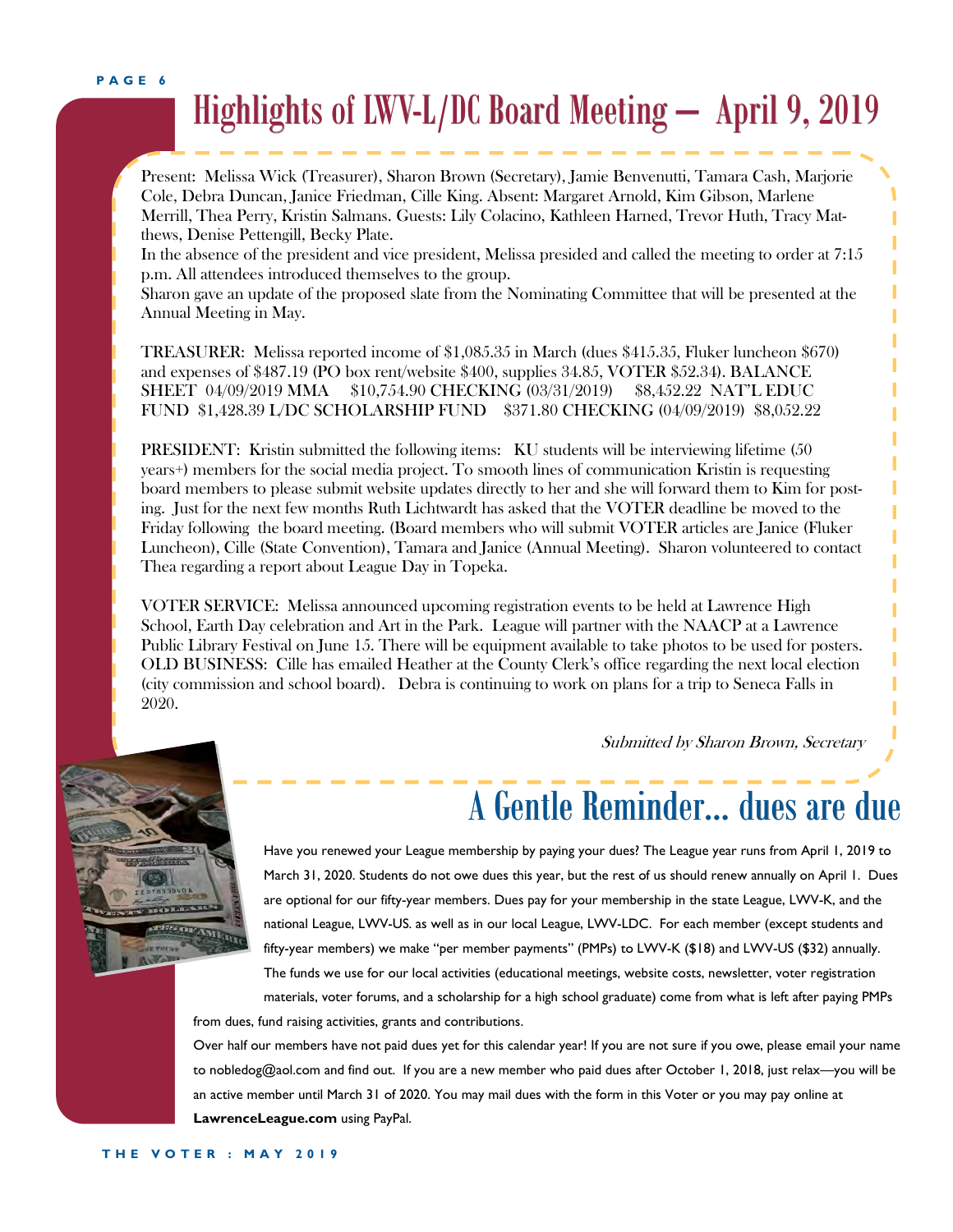

### Make a Difference - Join/Support the League!

|                                                         |                                                                                                                                                                                                                                | (Membership is open to any man or woman who is sixteen years of age or older.                                                                                                                                                 |
|---------------------------------------------------------|--------------------------------------------------------------------------------------------------------------------------------------------------------------------------------------------------------------------------------|-------------------------------------------------------------------------------------------------------------------------------------------------------------------------------------------------------------------------------|
|                                                         |                                                                                                                                                                                                                                | New or renewed memberships received now will expire March 31, 2020. )                                                                                                                                                         |
| Date                                                    | <b>Example 2016 Renewing member</b>                                                                                                                                                                                            |                                                                                                                                                                                                                               |
|                                                         | New Member. I heard about the League via (Facebook, Web Site, Friend, Other):                                                                                                                                                  |                                                                                                                                                                                                                               |
| Suggested voluntary membership assessment: <sup>*</sup> |                                                                                                                                                                                                                                |                                                                                                                                                                                                                               |
| Approximate Household Income                            | Individual membership                                                                                                                                                                                                          | Household membership                                                                                                                                                                                                          |
| Student**                                               | <b>FREE</b>                                                                                                                                                                                                                    | <b>FREE</b>                                                                                                                                                                                                                   |
| <b>Under \$25,000</b>                                   | \$20                                                                                                                                                                                                                           | \$35                                                                                                                                                                                                                          |
| \$25,000 to \$50,000                                    | \$35                                                                                                                                                                                                                           | \$55                                                                                                                                                                                                                          |
| Over \$50,000                                           | \$55                                                                                                                                                                                                                           | \$85                                                                                                                                                                                                                          |
| <b>Sustaining member</b>                                | \$100                                                                                                                                                                                                                          | \$150                                                                                                                                                                                                                         |
| Life member (of 50 years)                               | S0                                                                                                                                                                                                                             |                                                                                                                                                                                                                               |
|                                                         |                                                                                                                                                                                                                                | * Our membership assessment supports the National and State Leagues at \$50/member (\$32 National and \$18 State).                                                                                                            |
|                                                         |                                                                                                                                                                                                                                | ** High school or postsecondary student enrolled at least part time in an accredited institution.                                                                                                                             |
|                                                         |                                                                                                                                                                                                                                |                                                                                                                                                                                                                               |
|                                                         |                                                                                                                                                                                                                                | I am not a member, but would like to support the League with my contribution as indicated below.                                                                                                                              |
|                                                         | I have enclosed a contribution of \$ __________________ for the League General Fund.                                                                                                                                           |                                                                                                                                                                                                                               |
|                                                         |                                                                                                                                                                                                                                |                                                                                                                                                                                                                               |
|                                                         |                                                                                                                                                                                                                                |                                                                                                                                                                                                                               |
|                                                         |                                                                                                                                                                                                                                | *** This contribution is tax-deductible. Write check to "LWV Education Fund."                                                                                                                                                 |
|                                                         | <b>PLEASE PRINT</b>                                                                                                                                                                                                            |                                                                                                                                                                                                                               |
|                                                         | Name(s) and the contract of the contract of the contract of the contract of the contract of the contract of the contract of the contract of the contract of the contract of the contract of the contract of the contract of th |                                                                                                                                                                                                                               |
|                                                         |                                                                                                                                                                                                                                |                                                                                                                                                                                                                               |
|                                                         |                                                                                                                                                                                                                                | Address and the company of the company of the company of the company of the company of the company of the company of the company of the company of the company of the company of the company of the company of the company of |
|                                                         |                                                                                                                                                                                                                                | <b>Telephone Email Email</b>                                                                                                                                                                                                  |
|                                                         |                                                                                                                                                                                                                                |                                                                                                                                                                                                                               |
|                                                         |                                                                                                                                                                                                                                | As a League member or supporter, I would like to help support League activities by participating as follows:                                                                                                                  |
| <b>General Membership Meetings:</b>                     |                                                                                                                                                                                                                                | Promotion of League to our Community:                                                                                                                                                                                         |
| Set up and/or tear down                                 |                                                                                                                                                                                                                                | <b>Public speaking</b>                                                                                                                                                                                                        |
| Hospitality (provide coffee/tea/dessert)                |                                                                                                                                                                                                                                | Represent League at community events                                                                                                                                                                                          |
| Taking notes/writing up report of meeting               |                                                                                                                                                                                                                                | Observer corps (attend/report on government meetings)                                                                                                                                                                         |
| Membership:                                             |                                                                                                                                                                                                                                | Help with research for League studies on issues                                                                                                                                                                               |
| Recruitment                                             |                                                                                                                                                                                                                                | Serve on the Board of Directors                                                                                                                                                                                               |
| Mentor/follow-up with new members                       |                                                                                                                                                                                                                                | I have the following skills:                                                                                                                                                                                                  |
| Provide a ride to a fellow member                       |                                                                                                                                                                                                                                | Editing articles/reports                                                                                                                                                                                                      |
|                                                         | Phone members without internet access about                                                                                                                                                                                    | Database management                                                                                                                                                                                                           |
| special updates                                         |                                                                                                                                                                                                                                | Microsoft Word / Excel / Quickbooks                                                                                                                                                                                           |
| <b>Voter Services:</b><br><b>Register voters</b>        |                                                                                                                                                                                                                                | Website/Social Media design/management<br>My interests include:                                                                                                                                                               |

### PO BOX 1072 - LAWRENCE KS 66044-1072 lawrenceksleaguepres@gmail.com • www.lawrenceleague.com www.facebook.com/lwvldc · www.twitter.com/lwvldc